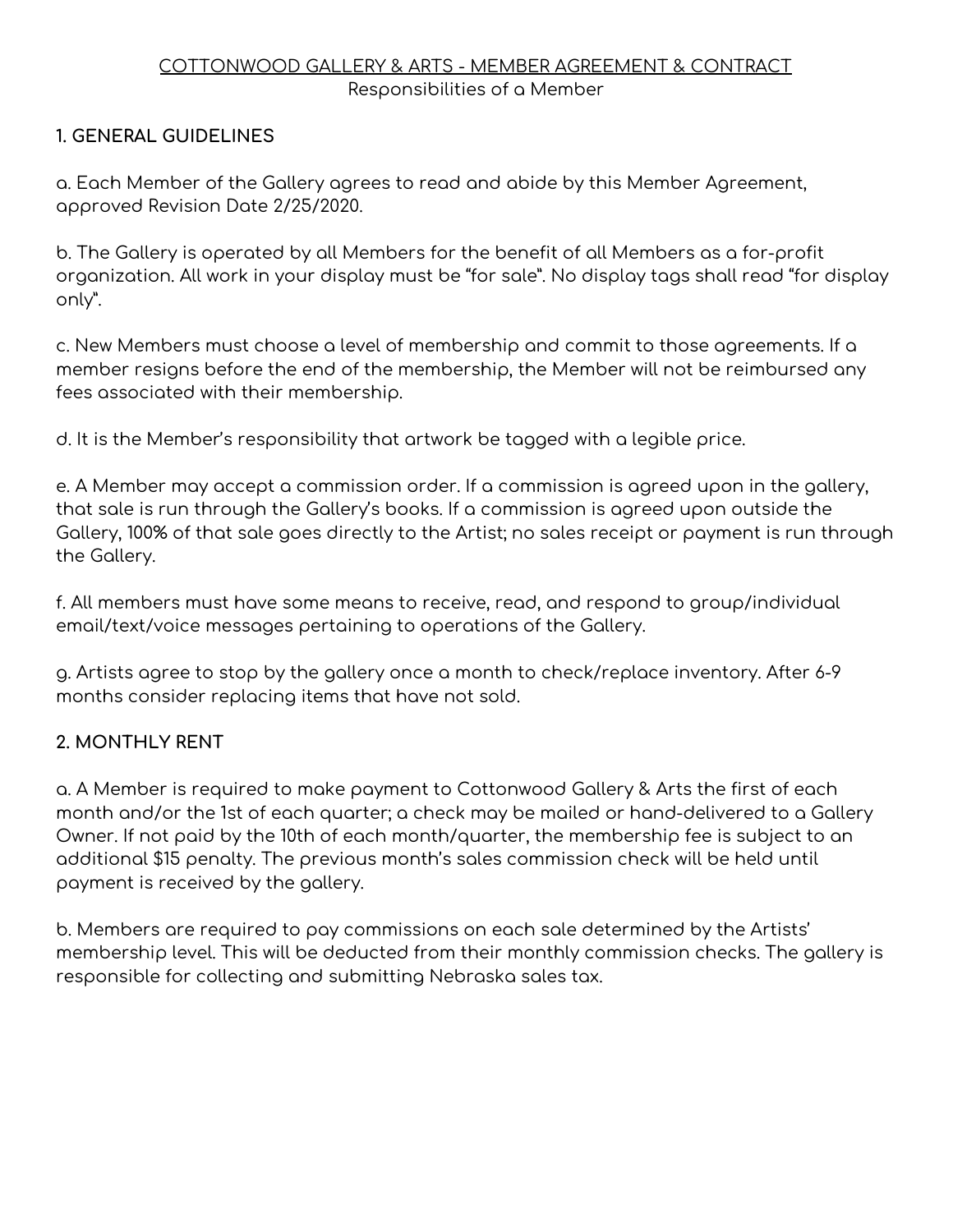## **3. VOLUNTEER SHIFTS**

a. Each Level 1 or 2 Member is required to volunteer at the Gallery Sales Desk.

b. A Member who is unable to volunteer due to a hardship may contact another Level 1 or 2 member to take their place upon notification to a Gallery Owner.

c. A volunteer schedule will be coordinated monthly with input from individual Level 1 or 2 Members.

d. Volunteer members will oversee all inventory, retail sales, merchandising, and high-quality customer service during shifts.

e. Prior to volunteering for the first time, Level 1 or 2 members will be trained on gallery responsibilities including sales and gallery operations.

f. Cottonwood Gallery & Arts is not responsible for any injury while volunteering in the store.

#### **4. DISPLAY OF WORK**

The primary purpose of Cottonwood Gallery & Arts is to effectively display and sell Members' artwork. To achieve this goal, the gallery will regularly update its appearance, ensure it is exciting and interesting to customers and work towards attractive marketing and merchandising.

a. Gallery owners will organize, display, and hang all artwork.

b. Although every reasonable effort will be made to ensure the safety of artwork on display, Cottonwood Gallery & Arts cannot be held responsible for any artwork loss or damage. Member artists are displaying their work at their own risk.

c. Members wishing to add or change their artwork must first receive approval from the Review Committee.

d. Once on display, artwork will not be moved or repositioned unless the piece sells and needs to be replaced. Artwork displayed in Cottonwood Gallery & Arts should not be "cross-posted" (i.e. on Etsy or personal website).

e. 2-D wall artwork must be prepared to hang in the gallery.

## **5. TERMINATION OF MEMBERSHIP**

a. If a member wants to terminate their membership before the end of their contract, they must provide a 20 day written notice. Membership fees will not be refunded.

b. Settlement of funds between the Gallery and the Member will be paid by the 10th of the month after leaving the Gallery.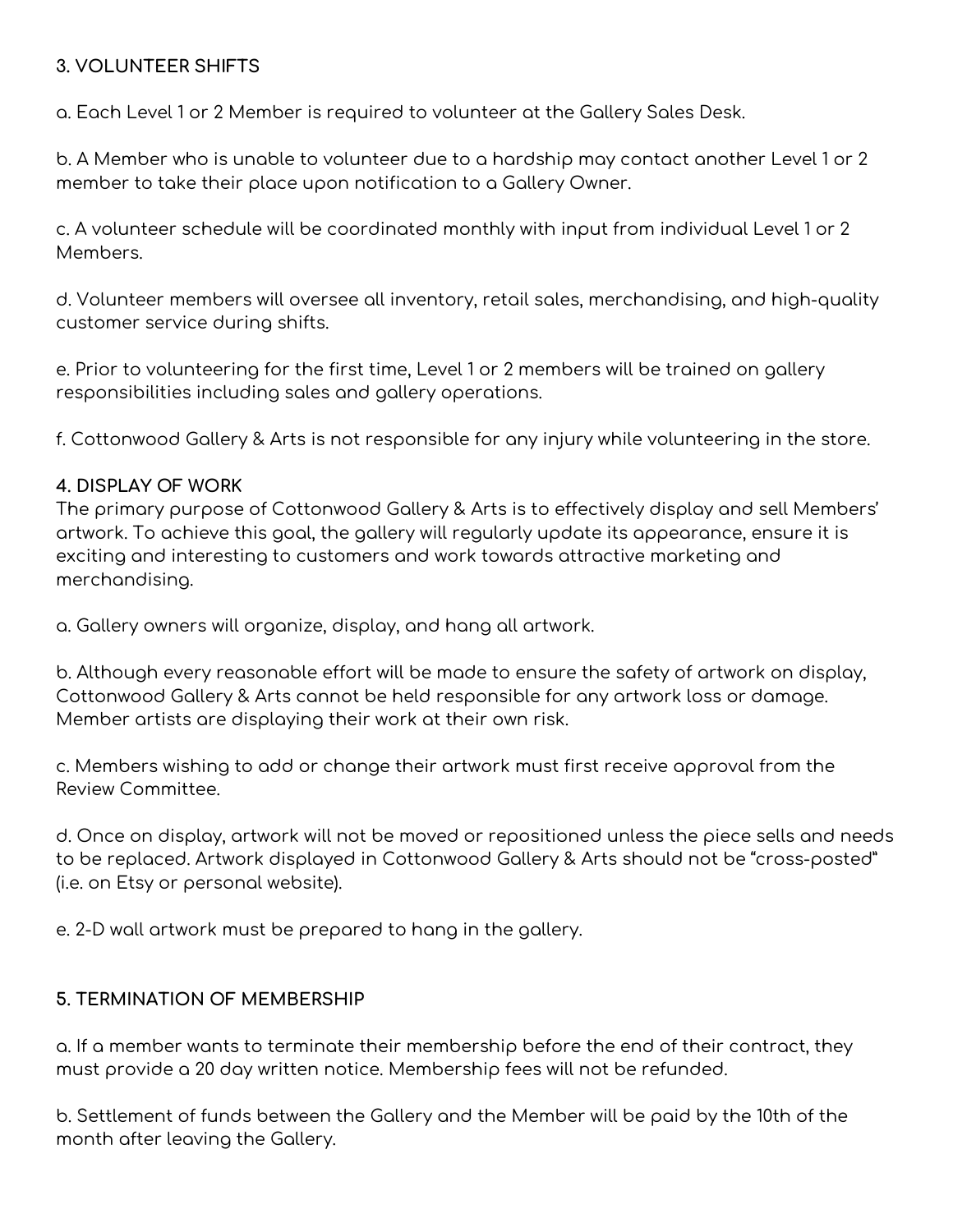# **COTTONWOOD GALLERY & ARTS - MEMBER APPLICATION & AGREEMENT Rev. 2/25/2020**

|                                                                                                                                           | (cottonwoodgalleryandarts@gmail.com) | $\parallel$ have emailed or delivered 3-5 images of my art for the review committee.             |                        |  |  |  |
|-------------------------------------------------------------------------------------------------------------------------------------------|--------------------------------------|--------------------------------------------------------------------------------------------------|------------------------|--|--|--|
|                                                                                                                                           |                                      | $\vert\;\;\vert$ have read and agree to abide by the Cottonwood Gallery & Arts Member Agreement. |                        |  |  |  |
|                                                                                                                                           |                                      |                                                                                                  |                        |  |  |  |
|                                                                                                                                           |                                      |                                                                                                  |                        |  |  |  |
|                                                                                                                                           |                                      |                                                                                                  |                        |  |  |  |
| HOME PHONE: (_____) ____________________________                                                                                          |                                      |                                                                                                  |                        |  |  |  |
|                                                                                                                                           |                                      |                                                                                                  |                        |  |  |  |
| $\Omega$<br>*YOU WILL BE CONTACTED BY A REVIEW COMMITTEE MEMBER OF YOUR<br>ACCEPTANCE STATUS WITHIN 7 DAYS OF YOUR APPLICATION SUBMISSION |                                      |                                                                                                  |                        |  |  |  |
| Type of art you are submitting for the Review Committee of Cottonwood Gallery & Arts                                                      |                                      |                                                                                                  |                        |  |  |  |
| Acrylic                                                                                                                                   | $ O$ il                              | Watercolor                                                                                       | Mixed Media            |  |  |  |
| Fiber & Textile                                                                                                                           | $\sqrt{\frac{1}{10}}$ Glass          | <i><b>Ceramics</b></i>                                                                           | $\sqrt{\frac{1}{100}}$ |  |  |  |
| Jewelry                                                                                                                                   | Sculpture                            | Performing Arts                                                                                  | Photography            |  |  |  |
| Other:                                                                                                                                    |                                      |                                                                                                  |                        |  |  |  |

Cottonwood Gallery & Arts cannot be held responsible for any artwork loss or damage. Member artists are displaying their work at their own risk.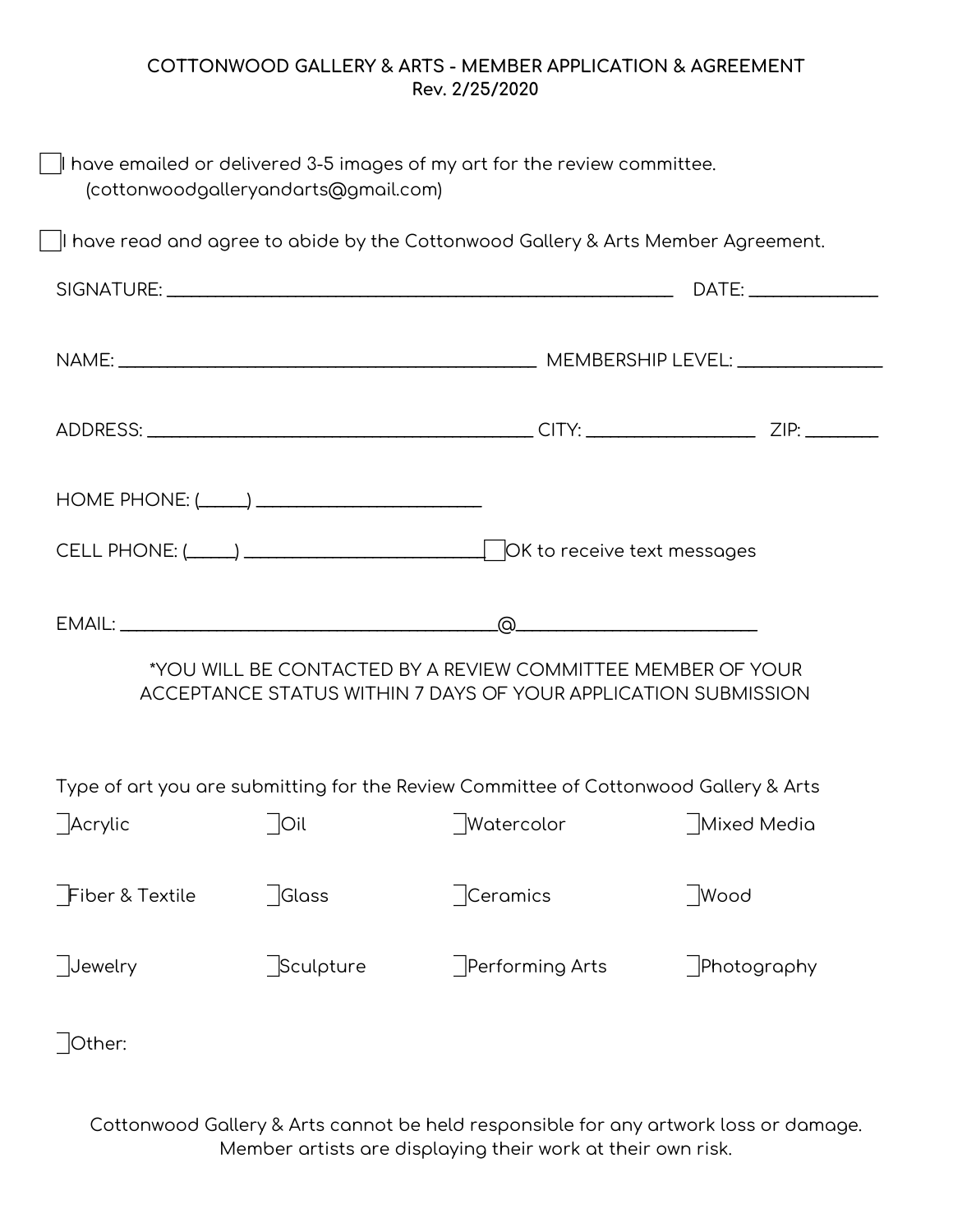# GENERAL INFORMATION Cottonwood Gallery & Arts

Cottonwood Gallery & Arts was established in 2020 by two local Aurora artists who had a passion for art and sharing the artistic talents of other local artists in the rural area around Aurora and Hamilton County. Our artists range from seasoned artists; some are instructors and provide workshops; some are new talents with bright futures. Our gallery space features the work of all members throughout the year with changing monthly and quarterly exhibits showcasing the work of our many local artists.

Cottonwood Gallery & Arts will function as a cooperative and can choose their level of participation in gallery events, meetings, as well as being available to volunteer and run the store. Membership levels are shown below:

| Membership<br><b>LEVEL</b> | <b>STORE</b><br><b>COMMISSION %</b> | <b>FEE</b>    | <b>VOLUNTEER</b><br><b>COMMITMENT</b> | <b>CONTRACT</b>           |
|----------------------------|-------------------------------------|---------------|---------------------------------------|---------------------------|
|                            | 10%                                 | \$75/quarter  | 3-4 days/month                        | 3 months<br>$(1$ quarter) |
| $\overline{2}$             | 15%                                 | \$100/quarter | 1-2 days/month                        | 3 months<br>$(1$ quarter) |
| 3                          | 20%                                 | \$125/quarter | No volunteer<br>commitment            | 3 months<br>(1 quarter)   |
| 4                          | 25%                                 | \$65/month    | No volunteer<br>commitment            | Monthly                   |

Cottonwood Gallery & Arts members will receive a quarterly newsletter. Cottonwood Gallery & Arts supports a website, online newsletter, Facebook, and Instagram Page.

## The Process:

New members are selected by our Membership Committee to fill vacancies in the gallery. After an application and art submissions have been reviewed, applicants will be notified verbally and/or in writing as to their status. It is the policy of the Gallery to refrain from explanations as to its decision concerning the non-acceptance of applicants. Critiques of an artist's work not accepted will not be given. Members are chosen not only on the strength of their work but also on the vacancies that are available at the gallery at the time of the application. Please keep in mind, if you are not accepted, we may have simply had "too many painters" or "too many photographers". Artists may be placed on a waiting list due to space limitations or media requirements of the gallery.